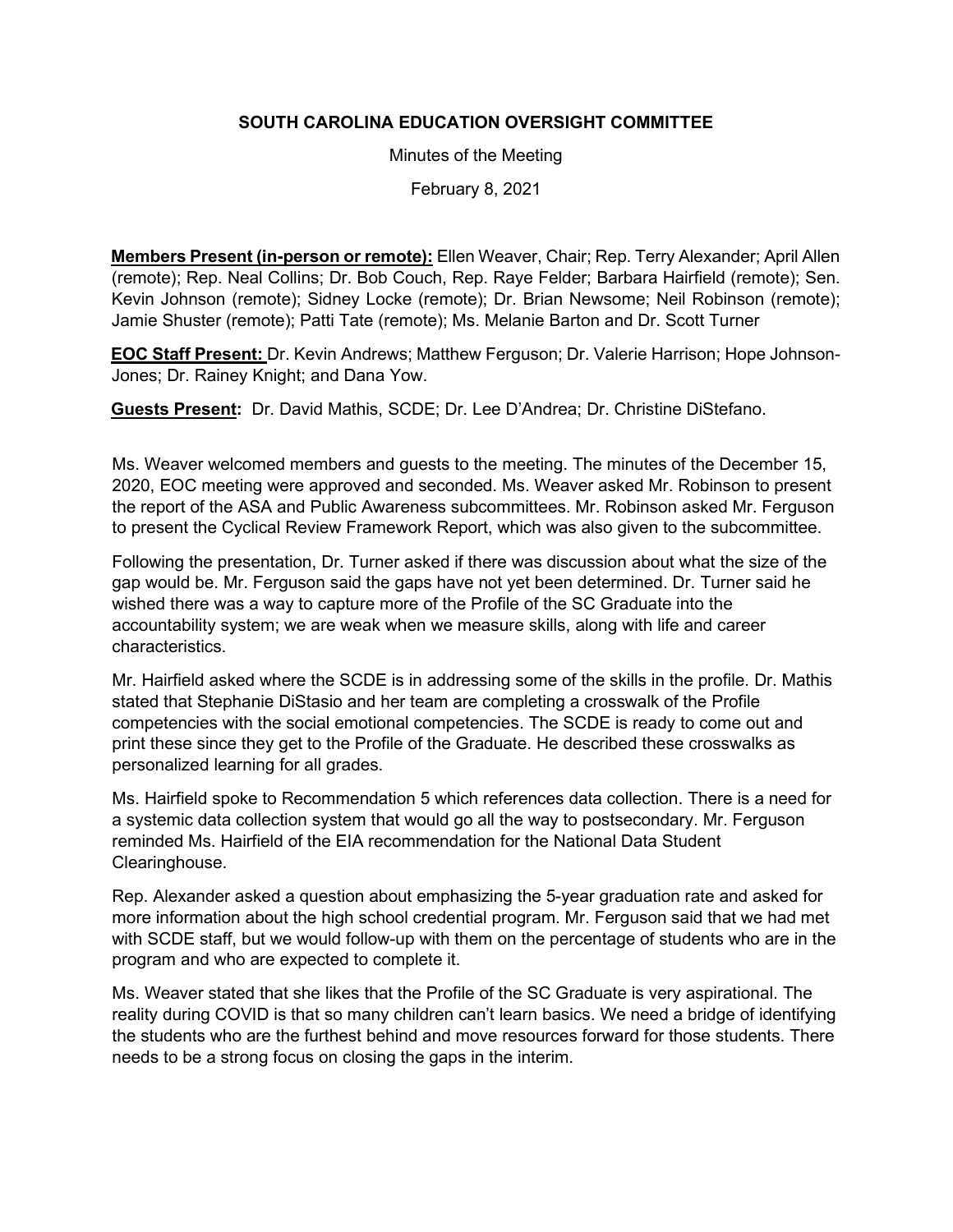Mr. Ferguson said we see gaps in remote learning but there was a lot of work that needed to be done prior to COVID. Too many students are not on the path to CCR.

Dr. Mathis talked about the Academic Recovery Plans districts will have to submit. Each will need to develop a plan for ELA and math. Districts will be provided with cut scores for moderate and mild remediation. They must develop strategies and goals for students in each of these areas. It will be a true actionable plan; this is part of what the SCDE is working with Education Analytics on.

Mr. Weaver called upon Dr. Couch to give an overview of the Education Governance Audit. Dr. Couch asked Mr. Ferguson to summarize the audit.

Rep. Alexander asked what would be done with the report. Mr. Ferguson said it was to inform the strategic planning process.

Dr. Christine DiStefano then presented the "Effects of Remote Learning in SC During the COVID-19 Pandemic: Influence on Educators, Students, and Families." The report looked at key stressors on students and teachers, and others across the state

Rep. Felder read a comment aloud from the report; she said the comment from an EL teacher summed up teacher sentiments. The children are very behind, despite the best efforts of teachers.

Rep. Alexander asked if we have done a survey of students. How do we manage what the students are feeling and what they are going through? Dr. DiStefano stated that was a great point and one we should look at. There is no time for children to interact with other kids; it is messing with their psyche.

Rep. Collins stated he is interested in moving forward, specifically the 2021-22 school year. Will there be an opportunity to see what will be coming forward? We should be prepared for what is going to happen as we go forward.

Dr. Couch stated that there is a social emotional toll on students. He sees ongoing mental health issues with students as we come out of this.

Dr. Newsome said he had hired a counselor to work with students. This survey will help us with what our students need. This is a tough time for kids, and the research helps us.

Dr. Mathis said the social emotional piece is huge. When we talk about engagement, what does it look like? Rally has a survey for students; Dr. Mathis said that that might be something Christine can use.

Dr. Lee D'Andrea presented the State Funded Full Day 4K Report.

Dr. Mathis said that the data piece is huge. We have a grant to collect the longitudinal data, to see which programs are getting the best results of all the programs birth to 5. Districts are asking for money to re-engage our youngest learners.

Dr. Lee D'Andrea then presented the eLearning Preliminary Report. She stated that we asked districts to do in weeks what we knew would take years to implement (from eLearning)

Ms. Weaver said she is very thankful for all the work that has been done.